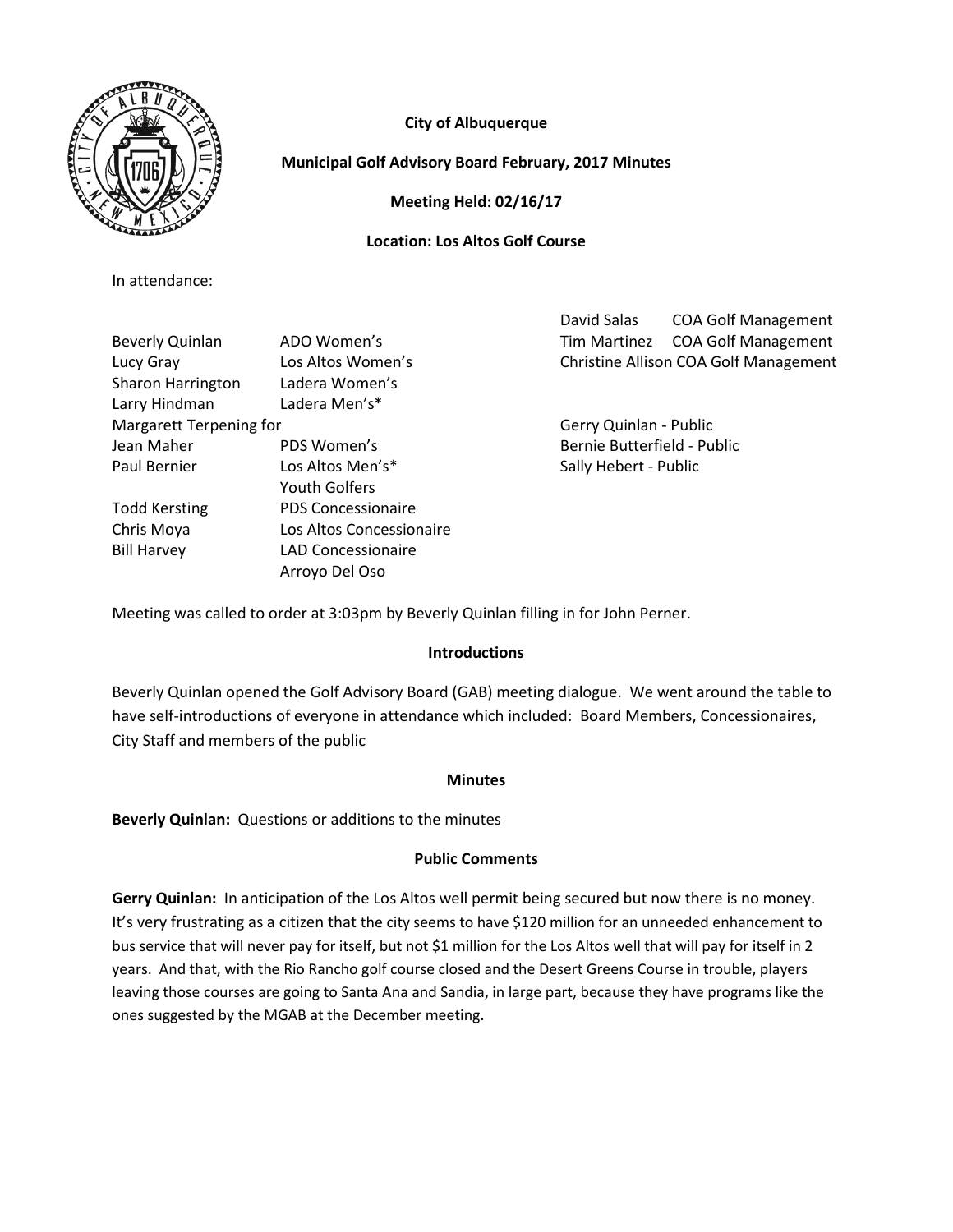### **Golf Management Reports and Updates**

### **Personnel Updates**

**David Salas:** The Los Altos Mechanic position has been filled. The Ladera Operator is vacant but we are now in a freeze. We are able to go through the hiring steps so once the freeze is lifted we will be ready.

### **Rounds and Revenue**

**Tim Martinez:** Rounds and revenue remains the same overall. We are waiting for the warmer weather.

### **Concessionaire Comments**

**Chris Moya:** It is starting to get warmer.

**Bill Harvey:** Expressed a high level of concern due to the conversations he has had with the consultant. The Consultant suggested ideas for the Ladera golf course that are unrealistic and not feasible. Proposing a Redesign of the course when it's built on an active flood plain indicates the Consultant's lack of knowledge. They refer to him as a seller of information, meaning he hires his competition to ensure work. A passionate request was made to the Board to let the City Council know the recommendations by the Consultant are wrong.

**Chris Moya:** Also has concerns with the proposed suggestions made by the Consultant in his meeting with him. Changing the location of the bunkers is an area of concern. An increase of \$8.00 for greens fees at once as opposed to an incremental increase was also suggested. The indicated average income for golfers was said to be \$65K.

**David Salas**: The Consultant was hired at the request of Councilor Isaac Benton. He was hired to see how City courses could compete with area courses. He is supposed to compare the courses. He will also be sending out a survey to the golfers.

## **Golf Advisory Board (GAB) Member Comments**

**Larry Hindman:** City is doing good work at Ladera. The bunkers need sand. Are they putting compost on the golf course?

**David Salas:** It depends on the Supervisor. They will be doing a 16-8-8 fertilizer in 6 weeks.

**Paul Bernier**: Excellent work removing trees and stumps. Doing a good job. PDS has trees marked for removal.

**Sharon Harrington**: Gopher population is going down. Near #17 about 80 yards from center green there are still open holes and tunnels in the area which are a safety concern. The goose poop is being controlled.

**Margarett Terpening:** PDS is in really good shape. #8 fairway is patchy. The Ladera executive course, compared to two years ago, is in excellent shape.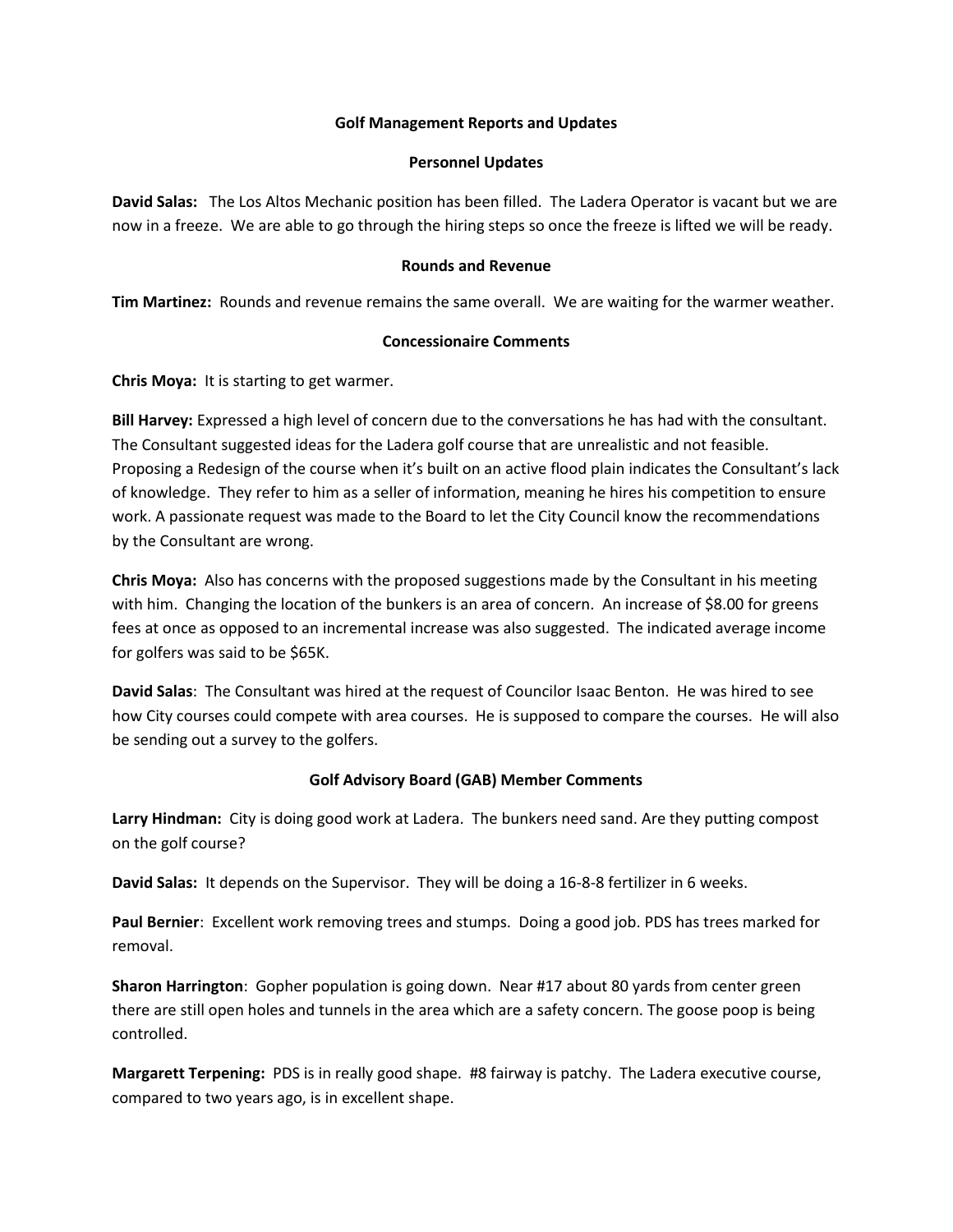#### **Old Business:**

**David Salas:** Money from CIP/GO bonds are being given to us to use for equipment

**Beverly Quinlan:** Is it then the consensus of the Board, that we have David take this forth? I don't think we need to vote as we already voted.

**David Salas:** Now is the time, are there any changes?

**Larry Hindman**: If this goes forward is it all or nothing; Accept some, reject some?

**David Salas:** There is nothing really out of bounds that is being asked for as a whole. We have to keep in mind that the City is taking a loss. We are promoting, yes. Garry is my first step in carrying this forward, to make sure he knows what you're asking for. Should Barbara Taylor need further information, either he can offer them or I can.

**Beverly Quinlan:** Is there any further input?

**David Salas:** So as it stands right now.

**Beverly Quinlan:** Yes.

#### **New Business:**

Meeting Adjourned 3:58 pm.

Approved by:

John Perner, Acting Chairperson

Next meeting on March 16, 2017 at Arroyo Del Oso.